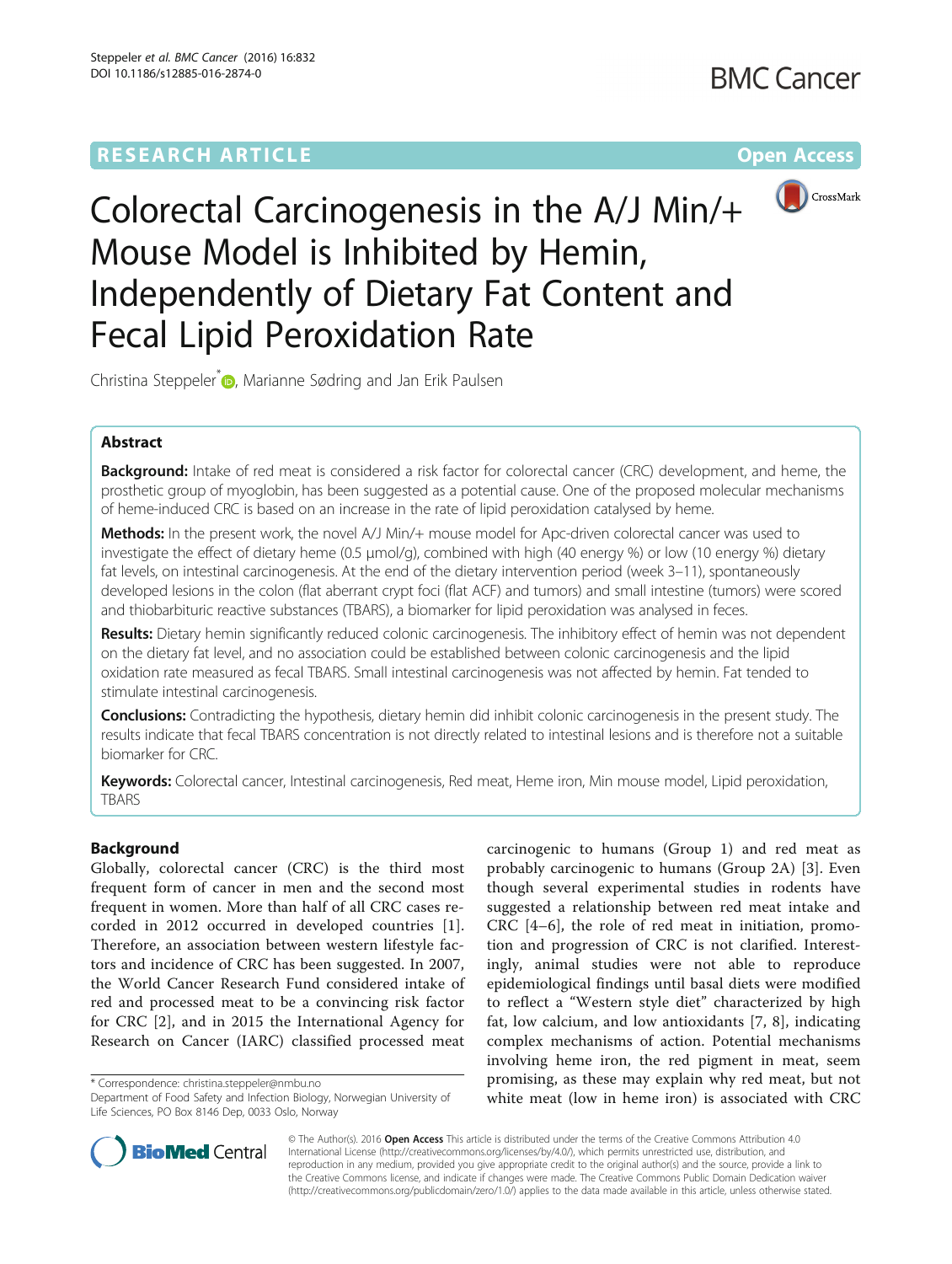[[9, 10\]](#page-9-0). Dietary heme iron (hemin) was found to cause similar colonic changes as meat-based diets in azoxymethane-treated rats [\[11](#page-9-0)], and changes in gene expression linked to cancer and proliferation were detected in colon scrapings of mice after only 4 days of heme iron (hemin) administration [[12\]](#page-9-0). Two main hypotheses connect heme iron to CRC: its catalytic effect on peroxidation of lipids and its catalytic effect on the formation of N-nitrosamines (NOCs). Many lipid peroxidation products, including thiobarbituric reactive substances (TBARS) like malondialdehyde, as well as NOCs are potentially cytotoxic and mutagenic [\[4, 9](#page-9-0), [10, 13\]](#page-9-0).

Fat is susceptible to lipid peroxidation, and TBARS, a biomarker for lipid peroxidation, have repeatedly been linked to heme-induced tumor promotion [[14](#page-9-0), [15\]](#page-9-0). It has previously been suggested that reactive lipid peroxides may be covalently added to the protoporphyrin ring of heme, which may result in the formation of a cytotoxic heme factor (CHF) [[12](#page-9-0), [16\]](#page-9-0). As lipid peroxidation was found to occur before cytotoxicity, it was hypothesized that peroxidation products need to accumulate before the CHF forms [\[12](#page-9-0)].

Germline mutations in the tumor-suppressor gene adenomatous polyposis coli (APC) causes familial adenomatous polyposis (FAP), an inherited colorectal cancer syndrome. Similarly, the multiple intestinal neoplasia (Min/+) mouse, which is heterozygous for a truncation mutation at codon 850 of Apc, develops multiple spontaneous intestinal lesions. Apc controls the proliferation [[17\]](#page-9-0), apoptosis [\[18](#page-9-0)] migration and differentiation [\[19\]](#page-9-0) of enterocytes by interfering with the Wnt signaling pathway. Complete somatic inactivation of APC/Apc in discrete crypts of the intestinal epithelium appears to be the initial carcinogenic event in Min/+ mice, human FAP and the majority of sporadic colorectal cancer in humans [\[20\]](#page-9-0). The Min/+ mouse model is frequently used to study factors that may influence critical events in Apc-driven intestinal carcinogenesis. However, in contrast to human FAP, conventional C57BL/6 J Min/+ mice develop tumors predominantly in the small intestine  $[21–24]$  $[21–24]$  $[21–24]$  $[21–24]$  $[21–24]$ . Recently, a novel Min/+ mouse on an A/J genetic background was suggested to provide a better model for colon cancer, as these mice also develop numerous adenomas in the colon that eventually progress to carcinomas in old individuals [\[25](#page-9-0)]. Furthermore, this novel A/J Min/+ mouse model demonstrated a continuous developmental growth of colonic lesions highlighted by the transition of early lesions, flat aberrant crypt foci (flat ACF), to tumors over time.

Recently, the A/J Min/+ mouse model was used to test the effect of dietary hemin, either alone or in combination with nitrite on intestinal carcinogenesis [\[26\]](#page-9-0). Surprisingly, dietary hemin was found to suppress the development of colonic lesions, independently of the presence of nitrite, and it was speculated whether the lack of the expected stimulation could be related to the low level of fat (4 %) in the AIN-93 M diet. Sesink et al. [[27\]](#page-9-0) observed enhanced the heme-induced cytolytic activity of colonic content as well as a greater rate of epithelial proliferation in rat colons with increasing dietary fat level. Therefore, the present study aimed to investigate the effects of heme in the A/J Min/+ mouse model when fat levels were taken into account. Beef tallow was chosen as the fat source to reflect the fatty acid composition of red meat.

The aim of the present study was to: i) examine the effect of dietary heme on intestinal carcinogenesis in A/J Min/+ mice fed a low or high fat diet; ii) examine whether intestinal carcinogenesis is related to the production of fecal TBARS.

#### **Methods**

#### Animals

The experiment was approved by the Norwegian Animal Research Authority (application ID: 6704) and conducted in compliance with local and national regulations on animal experimentation. The animals were maintained in open top plastic cages on a 12-h light/dark cycle at 20–22 °C and 55–56 % humidity. Weight gain was monitored once every 2 weeks during the experiment. Animals were sacrificed by cervical dislocation.

The A/J Min/+ mouse model was developed at the Norwegian Institute of Public Health [\[28\]](#page-9-0), and later transferred, and subsequently maintained, at the experimental animal facility at the Norwegian University of Life Science, Campus Adamstuen. For breeding, two female A/J wild-type mice were placed together with one male A/J Min/+ mouse. On day 19–21 after birth, offspring were weaned and randomly assigned to the experimental diets, being allowed free access to diet and water. As only A/J Min/+ mice were included in the experiment, DNA was extracted from ear punch samples and subjected to allele-specific PCR for determination of the genotype. The following primer set was used for DNA amplification: MAPC MT (5'-TGAGAAAGACAG AAGTTA -3'), MAPC 15 (5'-TTCCACTTTGGCATAA GGC-3'), and MAPC 9 (5'-GCCATCCCTT- CACGTT AG-3'). The PCR product of a wild-type allele consists of 618 bp and is visible as a band for both wild type  $(+/+)$  and Min/+ mice. In the presence of the Min allele, an additional PCR product of 327 bp is generated [\[29](#page-9-0)].

#### Diets and study design

From weaning at 3 weeks until termination at 11 weeks, the A/J Min/+ mice were fed four different experimental diets (Table [1](#page-2-0)): Hemin<sup>−</sup> , Low fat (low fat control with no hemin); Hemin<sup>+</sup>, Low fat (low fat with hemin); Hemin<sup>-</sup>, High fat (high fat control with no hemin); Hemin<sup>+</sup>, High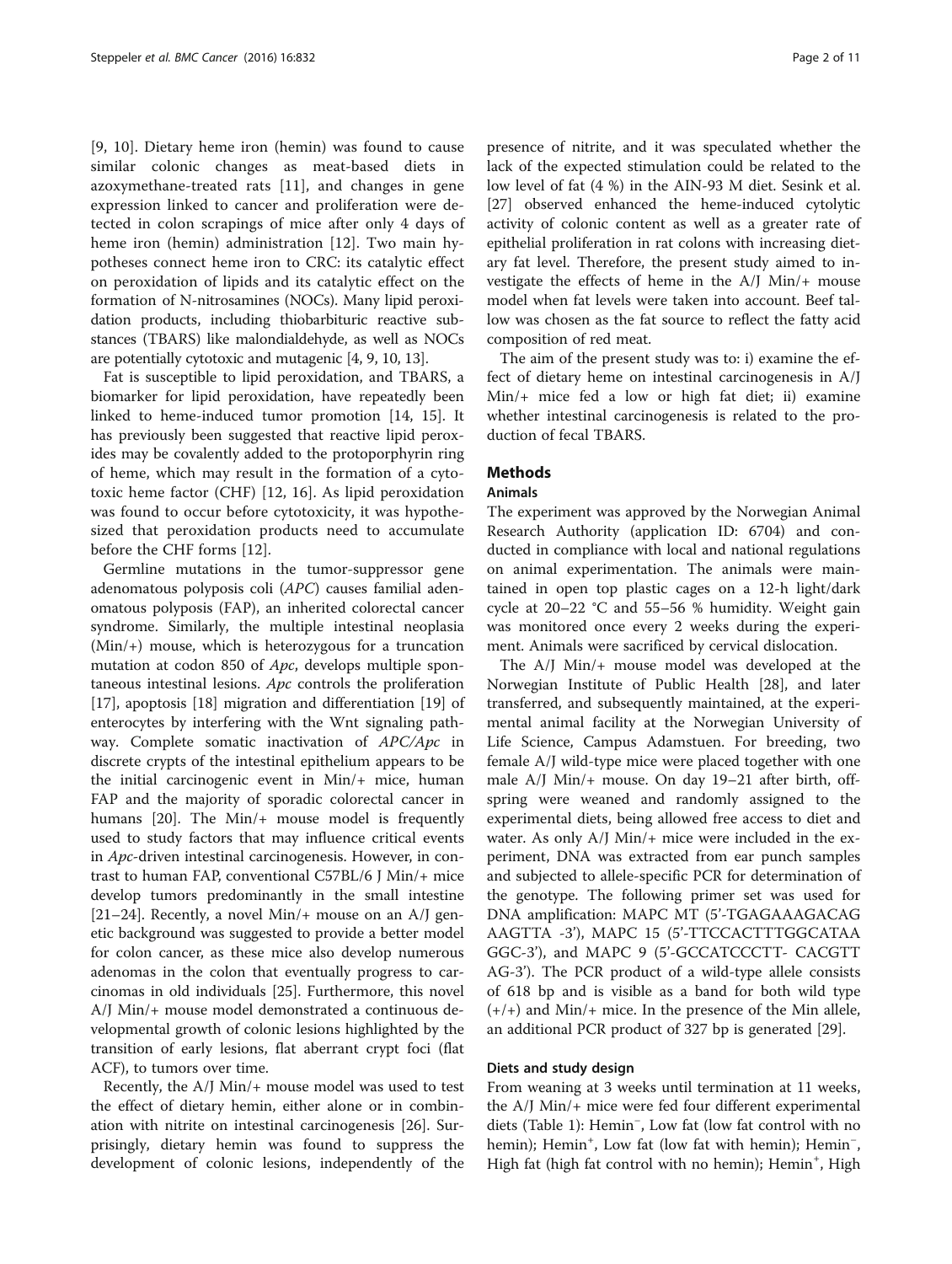Hemin<sup>−</sup> Low fat Hemin<sup>+</sup> Low fat Hemin<sup>−</sup> High fat Hemin<sup>+</sup> High fat N (female/male) 11/14 12/13 10/10 10/10 Metabolisable energy (MJ/kg) 13.79 13.79 13.78 16.61 16.61 16.61 16.61 % as fat  $10\%$  10 % 10 %  $40\%$  40 %  $40\%$ % as protein  $20\%$  20 %  $20\%$   $20\%$   $20\%$   $20\%$ % as carbo 70 % 70 % 40 % 40 % Moisture (g/100 g) 4.35 4.35 4.45 4.45 Rice starch (g/100 g) 29.88 29.88 19.9 19.9 19.9 19.9 Sucrose (g/100 g) 36.11 36.11 36.11 36.11 36.11 25.59 25.59 Crude protein (g/100 g) 18.7 18.7 18.7 22.49 22.49 22.49 Crude fat (g/100 g) **4.22** 4.22 20.39 20.39 20.39 Crude fiber (g/100 g) 2 2 2.23 2.23 AIN-93G-MX (adjusted for Ca and P) (g/100 g) 3.5 3.5 4.18 4.18 AIN-93-VX (w/o Vit D3) (g/100 g) 1 1 1 1 1 1 1.20 1.20 1.20 l-Cystine (g/100 g) 0.323 0.323 0.38 0.38 Choline Bitartrate (g/100 g)  $0.24$  0.24 0.29 0.29 0.29 0.29 Hemin (μmol/g)  $-$  0.5  $-$  0.6 adjusted minerals/vitamins level Total Ca (%) 0.08 % 0.08 % 0.10 % 0.10 % Total P (%) 0.15 % 0.15 % 0.18 % 0.18 % Total Vit D3 (ui/kg) <21.5 <21.5 <25.9 <25.9

<span id="page-2-0"></span>Table 1 Study groups and composition of the experimental diets

fat (high fat with hemin). Beef tallow was used as a fat source, providing 10 % (low fat diet) and 40 % (high fat diet) of the energy. The number of animals per study group is indicated in Table 1. Based on the assumption that the total daily caloric intake would be equivalent between the low fat and high fat groups, high fat diets were formulated on an isocaloric exchange basis to compensate for the increase in energy density in the high fat diets. After balancing, all diets contained corresponding amounts of nutrients per megajoule. Heme was added in the form of hemin, a protoporhyrin IX with a chloride ligand associated with the central, ferric iron ion. All diets were customized to be deficient in calcium (0.08/0.10 % in low and high fat diet, respectively) and vitamin D3, as these are natural protectants against CRC development [\[30](#page-9-0)]. Vitamin D3 was removed from the vitamin mix, and vitamin D3 level in casein was confirmed to be <100 iu/kg. Hence, the low fat and high fat diet contained no more than 21.5 and 25.9 iu/kg vitamin D3, respectively. Additionally, diets were deficient in linoleic acid (0.18/ 0.92 %) as beef tallow was used as the only source of fat to mimic red meat consumption. The level of phosphorus was 0.15 and 0.18 % in the low fat and high fat diets, respectively. All other nutrients were met by the NRC requirements for rodents. Diet consumption was registered cagewise during the last week of the experiment.

### Fecal water content

Fresh fecal pellets were collected, weighed and freezedried. Fecal water content was calculated as the weight difference before and after freeze-drying.

#### Scoring of lesions

After termination by cervical dislocation, the intestines were excised and extensively flushed with phosphatebuffered saline (PBS). Small intestine and colon were cut open longitudinally, and the small intestine was divided into three sections (proximal, middle, distal part). All parts of the intestine were then flattened between to filter papers. The intestinal preparations were fixed in 10 % neutral buffered formalin overnight and subsequently stained (5–10 s) in 0.2 % methylene blue dissolved in the formalin solution. After another 24 h in 10 % formalin, the intestines were scored for intestinal lesions by surface microscopy. The number of lesions was recorded, and the size of each lesion was calculated based on the diameter, measured with an eyepiece graticule. The total surface area covered by lesions was defined as load. The scoring was performed blindly, by one observer. Stained lesions appeared bright blue in contrast to the brownish-green surrounding epithelium (Additional file [1](#page-8-0): Figure S1). Colonic lesions were classified into two categories: flat aberrant crypt foci (flat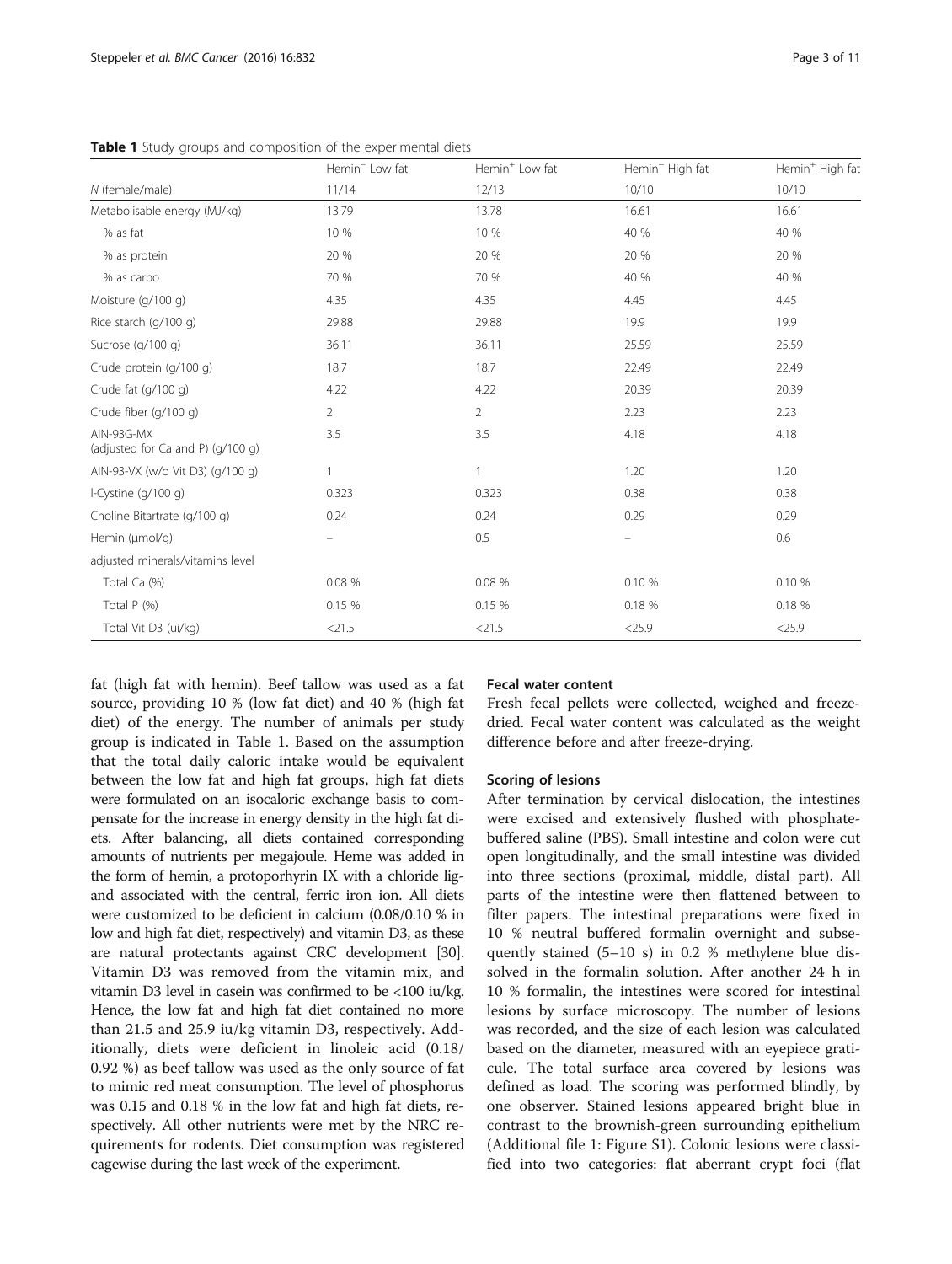ACF) and tumors. Flat ACF are suggested to be the early stages of tumors, as both flat ACF and tumors share morphologic features such as enlarged, compressed crypt openings, which form gyrus-like pit patterns as they increase in size. Tumors are defined by a crypt multiplicity of more than 30 crypts, and commonly show, in contrast to flat ACF, structures that appear elevated compared to the surrounding epithelium. In the A/J Min/+ mouse model, colonic lesions demonstrate continuous development from flat ACF to tumors [\[25](#page-9-0)], therefor merged data for colonic lesions was used to generate a size distribution graph. For presentation of the size distribution, lesions were allocated into the following size classes:  $0-0.008$  mm<sup>2</sup>,  $0.009-$ 0.064 mm<sup>2</sup>, 0.065–0.512 mm<sup>2</sup>, 0.512–4.096 mm<sup>2</sup>, and >4.096 mm<sup>2</sup>. The size classes are based on a logarithmic scale to improve the readability of the graph. The categories build upon a base-eight logarithm, which allows the smallest lesions (approximately 1–4 crypts) to be grouped within the first size class.

#### **TBARS**

To assess the rate of lipid peroxidation in the lumen, TBARS were analysed in fecal water. The procedure of TBARS analysis was adapted from previously described protocols [\[31](#page-9-0), [32](#page-9-0)]. Fecal water was prepared from freeze-dried 24-h feces collected from 1–3 mice. 150 mg grounded feces was incubated with 1000 μl distilled water for 60 min at 37 °C. After centrifugation at 20,000×g for 15 min, supernatants were frozen at <sup>−</sup>20 °C until use. For the assay, 40 μl of sample was replenished with 60 μl distilled water and mixed with 100 μl sodium dodecyl sulphate (8.1 %). After the addition of 1 ml 2 thiobarbituric acid solution (0.05 % in 10 % acetic acid), samples were incubated for 75 min at 82 °C. Absorption spectra (450 to 700 nm) were read using an Epoch Microplate Spectrophotometer (Biotek, Winooski, United States) with Gen5TM Microplate Data Analysis Software. Peak absorption at 532 nm was corrected for baseline absorbance by subtracting the absorbance at 700 nm. 1,1,3,3,-tetramethoxypropane was used as a standard (covered range: 0, 25, 50, 100, 200  $\mu$ M) and underwent the same procedure as samples. Results are expressed as μM malondialdehyde equivalents per millilitre fecal water.

### Statistics and data presentation

The distribution of the intestinal lesion parameters was heavily skewed and could not be transformed to meet the assumptions of parametric tests. Hence, relationships between outcome variables and dietary factors (high fat and hemin) were analyzed using quantile regression. Due to the low incidence of colonic tumors, a cut-off point of 75 % was used for tumor number, average size and load in the colon, and odds ratios were calculated for tumor incidence. Median regression was used for all other variables. The relationship between lesions and fecal parameters was evaluated in the entire data set and within groups (within Hemin<sup>-</sup> and Hemin<sup>+</sup>; within Low fat and High fat) by determination of the Spearman's correlation coefficient. A *p*-value of  $p < 0.05$  was considered significant. Figures present results as median [interquartile range percentile (IQR): percentile 25-percentile 75] and mean. Raw data are provided in Additional file [2.](#page-8-0)

# Results

#### Animals and food consumption

After 8 weeks on the experimental diets, body weight and food consumption were not related to dietary hemin or fat level (Additional file [2:](#page-8-0) Table S2).

#### Effects of hemin and fat on intestinal carcinogenesis

The tumorigenic potential of dietary hemin and fat, as well as the interaction of the two factors, was tested on the following variables: number of colonic lesions (flat ACF and tumors), number of small intestinal tumors, average lesion size  $(mm^2)$  and load (total lesion area per animal). No significant interactions of the dietary interventions were observed for any of the outcome parameters, thus, the hemin x fat interaction was removed from all subsequent analyses.

#### Colon

Independent of the fat level, dietary intervention with hemin caused a significant decrease in the number of flat ACF ( $p = 0.036$ ) (Table [2\)](#page-4-0), as well as the total area covered by flat ACF (load,  $p = 0.040$ ) in the colon. As presented in Fig. [1](#page-4-0), the inhibitory effect of hemin was also apparent for the average size of flat ACF and colonic tumor parameters, albeit statistical significance was not reached (Table [2\)](#page-4-0). The proportion of mice developing colonic tumors was significantly decreased by dietary hemin (odd ratio = 0.40, 95 % CI: [0.16–0.99],  $p = 0.046$ ).

No relationship could be established between dietary fat level and formation of flat ACF. Likewise, tumor incidence (odd ratio 1.0, 95 % CI:  $[0.44-2.51]$ ,  $p = 0.92$ ), tumor number and tumor load were not significantly affected by dietary fat level. The growth of colonic tumors, however, was enhanced by high fat diets and led to a significantly increased average tumor size ( $p = 0.002$ ). Fig. [1b](#page-4-0) indicates that also the average size of flat ACF may be equally affected.

The size distribution of colonic lesions (Fig. [2a](#page-5-0)) builds upon the merged data from flat ACF and tumors, as a transition of flat ACF to tumors can be assumed [\[25\]](#page-9-0). The graph further illustrates the presented results: while only minor differences can be observed between the low and high fat diets, mice fed diets devoid of hemin exhibited a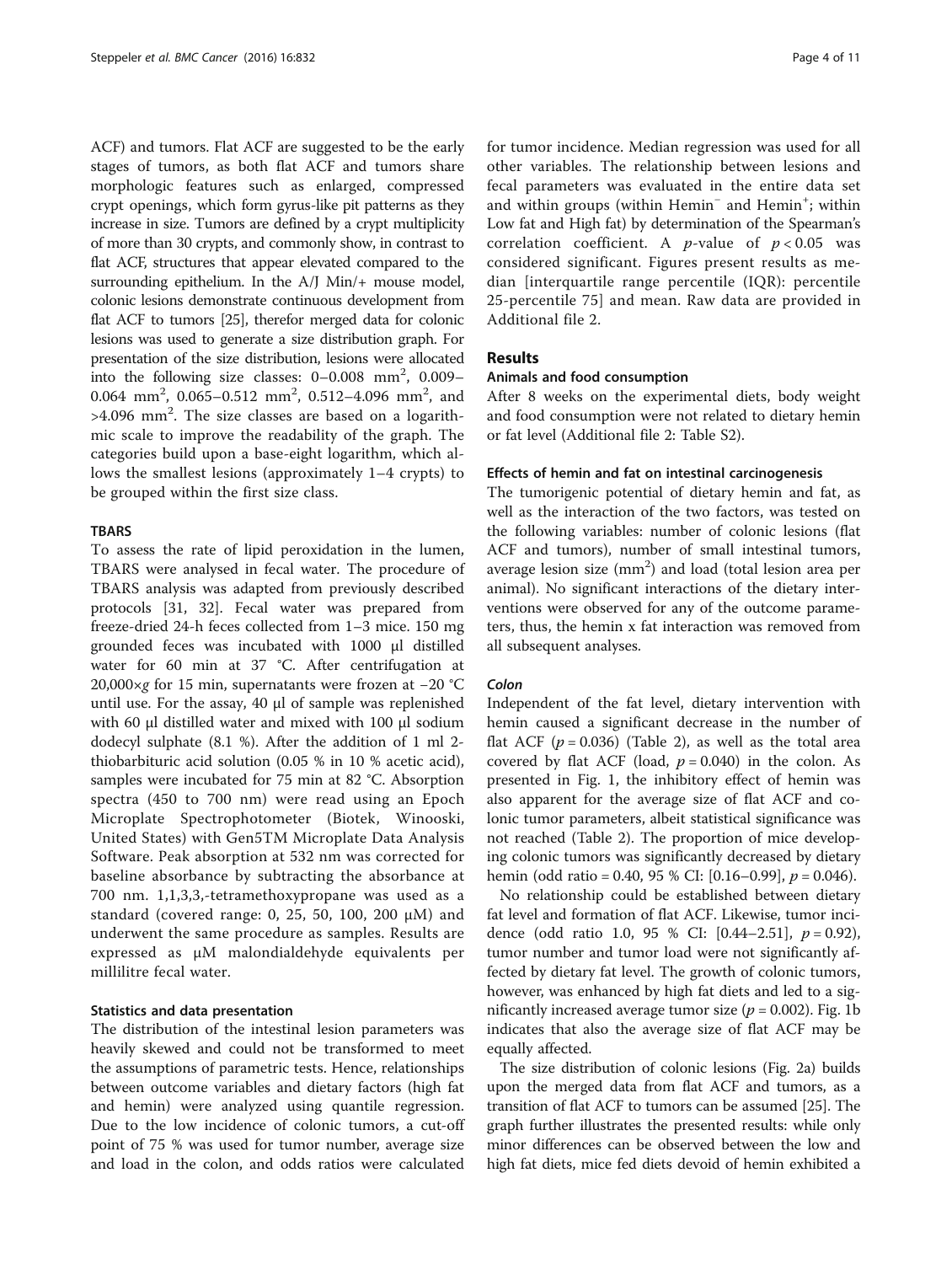<span id="page-4-0"></span>Table 2 Relationship between dietary interventions (hemin and fat) and outcome variables in A/J Min/+ mice

|                         |                     | Hemin <sup>+</sup> vs. Hemin <sup>-</sup> |            | High fat vs. low fat    |            |
|-------------------------|---------------------|-------------------------------------------|------------|-------------------------|------------|
|                         |                     | Coefficient                               | $p$ -value | Coefficient             | $p$ -value |
| Colon                   |                     |                                           |            |                         |            |
| <b>Flat ACF</b>         | Number per animal   | $-13.0$ [ $-25.1$ - $-0.9$ ]              | 0.036      | $5.0$ $[-7.2 - 17.2]$   | 0.421      |
|                         | <b>Average Size</b> | $-0.000$ [ $-0.003 - 0.002$ ]             | 0.862      | $0.002$ [-0.001-0.004]  | 0.142      |
|                         | Load                | $-0.18$ [ $-0.35 -0.01$ ]                 | 0.040      | $0.14$ $[-0.03 - 0.31]$ | 0.105      |
| <b>Tumor</b>            | Number per animal   | $-1.0$ $[-4.0 - 2.0]$                     | 0.513      | $1.0$ [-2.0-4.0]        | 0.515      |
|                         | <b>Average Size</b> | $-0.28$ $[-0.67 - 0.13]$                  | 0.181      | $0.66$ [0.23-1.07]      | 0.002      |
|                         | Load                | $-0.55$ [ $-3.60-2.50$ ]                  | 0.723      | $1.39$ [-1.69-4.46]     | 0.377      |
| Small intestine         |                     |                                           |            |                         |            |
| Tumor                   | Number per animal   | $2.0$ [-5.2-9.2]                          | 0.588      | $6.0$ [-1.3-13.3]       | 0.107      |
|                         | <b>Average Size</b> | $0.00$ $[-0.06 - 0.58]$                   | 1.000      | $0.12$ [0.07-0.18]      | < 0.001    |
|                         | Load                | $1.13$ $[-2.52 - 4.78]$                   | 0.544      | 5.54 [1.86-9.21]        | 0.031      |
| <b>Fecal Parameters</b> |                     |                                           |            |                         |            |
|                         | <b>TBARS</b>        | $7.1$ [3.8-10.4]                          | < 0.001    | $5.3$ [1.9-8.6]         | 0.002      |
|                         | Fecal water content | $4.5$ [1.9-7.0]                           | 0.001      | $-2.7$ [ $-5.2 -0.1$ ]  | 0.045      |

Regression coefficients [95 % confidence interval] from quantile regression are presented. Significant results ( $p < 0.05$ ) are shown in bold text

greater amount of lesions across all size categories than mice fed hemin-enriched diets.

# Small intestine

The number of tumors, average tumor size and tumor load in the small intestine was found to be independent of dietary hemin (Fig. [3\)](#page-5-0). High dietary fat content significantly enhanced carcinogenesis (Table 2), reflected by a significant increase in average tumor size  $(p < 0.001)$  and tumor load ( $p < 0.031$ ). Tumor number tended to be increased by dietary fat, although not significant (Fig. 1a). The size distribution of the small intestinal tumors

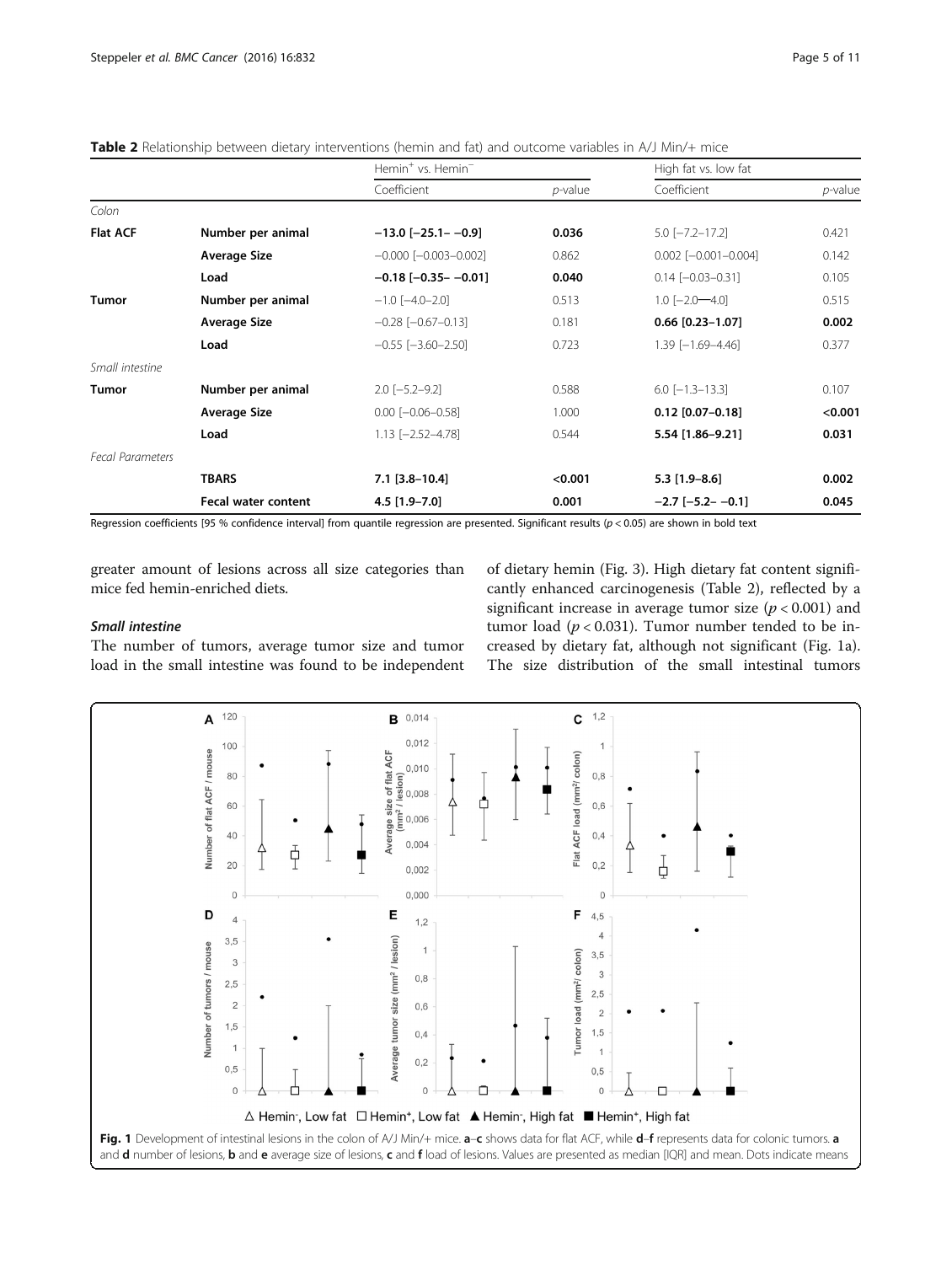<span id="page-5-0"></span>

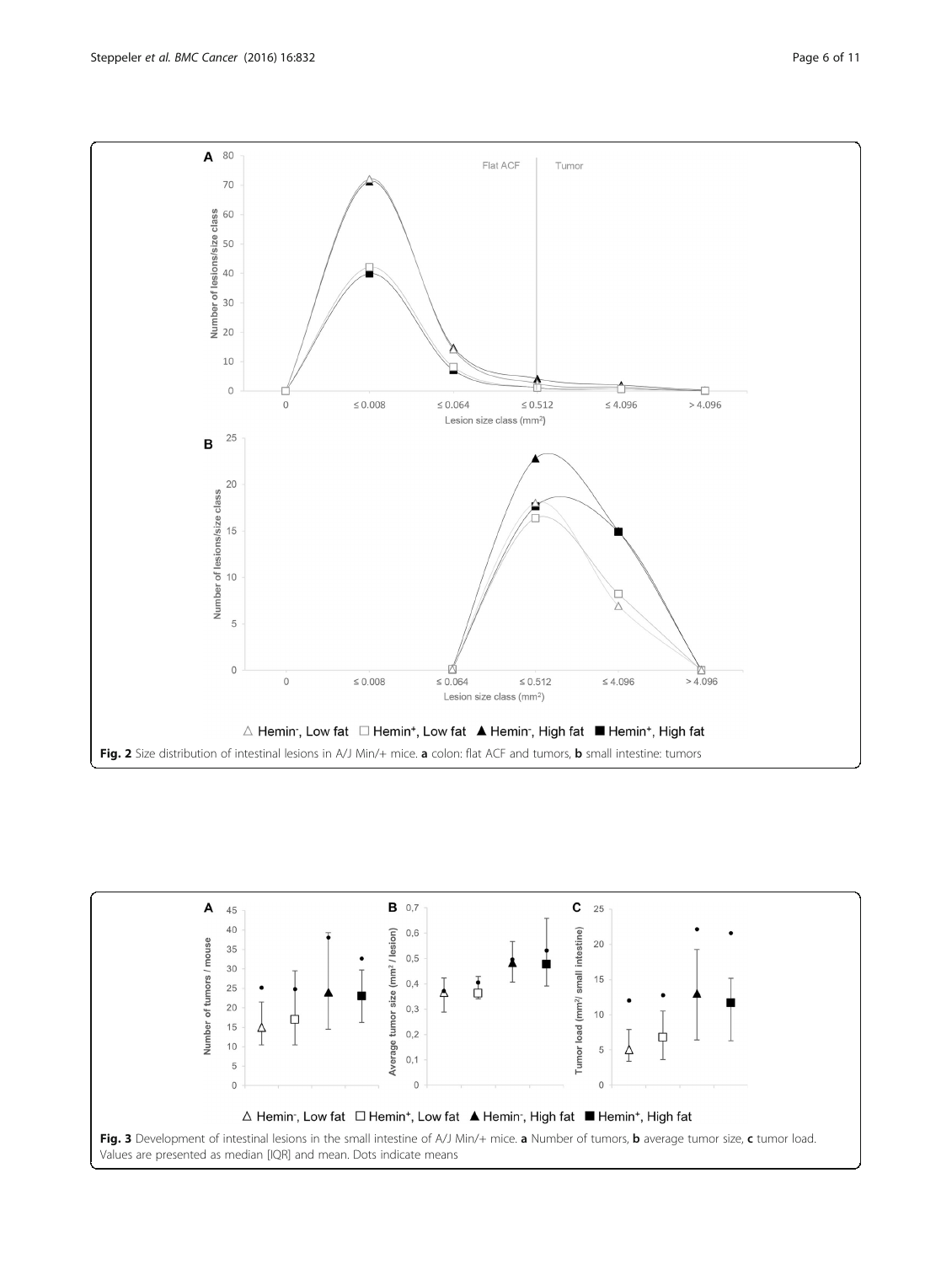(Fig. [2b](#page-5-0)) clearly illustrates how elevated dietary fat caused a shift towards larger tumor classes (low fat vs. high fat, 1.3 fold increase in average tumor size).

# Effects of hemin and fat on fecal parameters **TBARS**

Analysis of fecal water showed that dietary hemin caused an increase in fecal TBARS concentration  $(p < 0.001)$ (Table [2,](#page-4-0) Fig. 4a). Furthermore, a significantly higher TBARS yield was observed in response to high fat diets than to low fat diets ( $p = 0.002$ ).

To identify possible relationships between intestinal carcinogenesis and fecal parameters, Spearman's rank correlation coefficients were determined (Table [3\)](#page-7-0). No association was found between fecal TBARS concentration and colonic carcinogenesis. In the small intestine, in contrast, fecal TBARS concentration was positively linked to the number, average size, and load of the tumors (Table [3](#page-7-0)). These correlation data were then grouped by hemin level to explore the possible influence of variations of dietary fat, and subsequently by fat level to explore the possible influence of variations of hemin level. Significant correlation persisted only in the groups with varying levels of dietary fat. Figure [5](#page-7-0) illustrates how a significant relationship between small intestinal average tumor size and TBARS concentration was seen in animals grouped by hemin level (fat level varied) and not in animals grouped by fat level (hemin level varied). This is consistent with the observation that dietary hemin increased TBARS concentration but did not affect small intestinal carcinogenesis.

#### Fecal water content

Fecal water content has previously been related to colonic reabsorption capacity [\[27](#page-9-0)]. At the end of the intervention, water content of feces was decreased by high fat diets ( $p = 0.045$ ) (Fig. 4b). In contrary, dietary hemin increased water content in feces ( $p = 0.001$ ). Fecal water content was not associated with intestinal tumorigenesis (Additional file [3](#page-8-0): Table S3).

### **Discussion**

In the present study we examined the effect of dietary heme iron on intestinal carcinogenesis and fecal water concentration of TBARS, a biomarker of lipid peroxidation, in A/J Min/+ mice fed a low or high fat diet. Although contradicting the current prevailing opinion regarding hemin and CRC, this work did confirm the results of a recent study by our group [[26\]](#page-9-0). Instead of the expected promoting effect [\[12](#page-9-0)], heme iron was found to inhibit carcinogenesis in the colon of A/J Min/+ mice. While the growth of colonic lesions remained unaffected, dietary hemin apparently reduced tumor initiation by decreasing the number of flat ACF, which represent newly formed colonic lesions.

In our recent study [[26\]](#page-9-0), we speculated whether the lack of a stimulatory response of dietary heme iron was related to the low level of fat in the diet (4 %) and that the conditions were insufficient for lipid peroxidation and cytotoxic heme factor (CHF) formation. Therefore, the dietary fat level was included as a variable in the present study. Although high dietary fat content increased colonic tumor growth, the results clearly showed that changes in dietary fat level were not capable of reversing or changing the inhibitory effect of dietary heme iron on colonic carcinogenesis.

In contrast to what was observed in the colon, dietary hemin exposure did not influence carcinogenesis in the small intestine. In hemoglobin-fed C57BL/6 J Min/+ mice, Bastide et al. [[33\]](#page-9-0) observed a significant increase in the number of jejunal tumors and a greater number of tumors with increased diameter  $(1 mm<sup>2</sup>)$  along the entire small intestine. In A/J Min/+ mice, we recently found an increase in small intestinal tumor size in response to dietary heme [\[26](#page-9-0)]. It is not clear why no effect of heme on small intestinal carcinogenesis was observed in the present study. As in the colon, high dietary fat

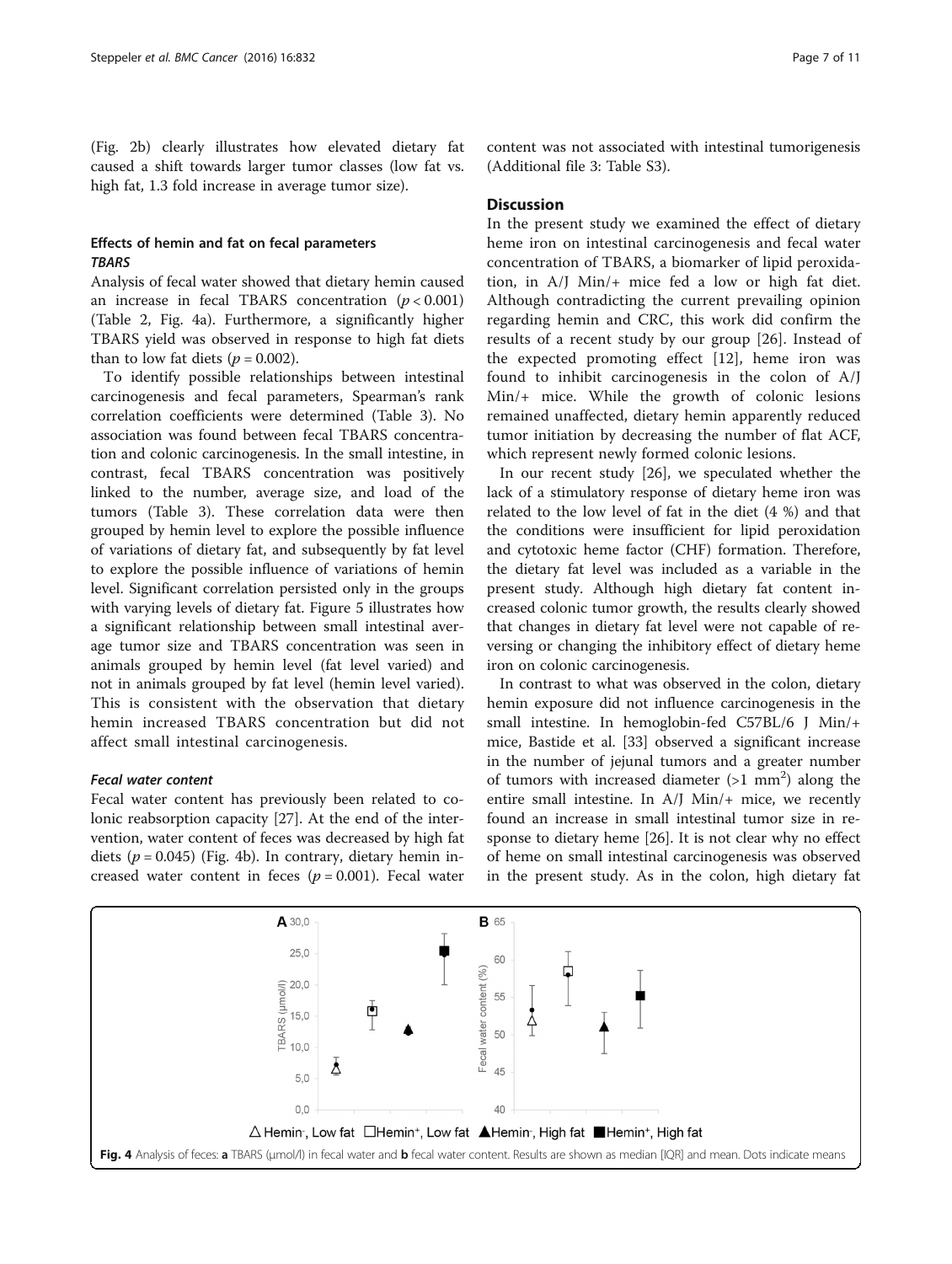| Page 8 of 11 |
|--------------|
|--------------|

|                           | Number of lesions |            | Average lesion size |            | Lesion load |            |
|---------------------------|-------------------|------------|---------------------|------------|-------------|------------|
|                           | ρ                 | $p$ -value | ρ                   | $p$ -value | ρ           | $p$ -value |
| Colon, flat ACF           |                   |            |                     |            |             |            |
| <b>Total</b>              | $-0.079$          | 0.477      | 0.039               | 0.724      | $-0.084$    | 0.446      |
| Colon, tumor              |                   |            |                     |            |             |            |
| <b>Total</b>              | $-0.132$          | 0.233      | $-0.098$            | 0.377      | $-0.109$    | 0.324      |
| Small intestine, tumor    |                   |            |                     |            |             |            |
| <b>Total</b>              | 0.227             | 0.038      | 0.286               | 0.008      | 0.265       | 0.015      |
| Within Hemin <sup>-</sup> | 0.354             | 0.025      | 0.422               | 0.007      | 0.374       | 0.018      |
| Within Hemin <sup>+</sup> | 0.213             | 0.165      | 0.329               | 0.029      | 0.286       | 0.060      |
| Within Low fat            | 0.178             | 0.242      | 0.232               | 0.126      | 0.243       | 0.108      |
| Within High fat           | 0.002             | 0.991      | 0.031               | 0.853      | $-0.049$    | 0.768      |

<span id="page-7-0"></span>Table 3 Correlation between fecal TBARS and small intestinal lesions

ρ, Spearman's rank correlation coefficient. Significant results from Spearman's ρ ( $p$  < 0.05) are shown in bold text

induced a significant stimulation of carcinogenesis in the small intestine.

The hypothesis of a contribution of lipid peroxides to the carcinogenesis of colorectal cancer is widely supported in the literature [\[5, 10](#page-9-0)]. In the present study, however, correlation analysis revealed no indication that fecal TBARS are related to colonic carcinogenesis. Although a correlation was found between TBARS and small intestinal tumors, the observed association was dependent on varying dietary fat level and was not verifiable when investigated within the high and low fat groups separately. Despite the enhanced concentration of fecal TBARS following the ingestion of dietary heme iron, hemin did not affect small intestinal carcinogenesis, and even inhibited carcinogenesis in the colon. An increased TBARS concentration in fecal water has previously been linked to heme-induced cell proliferation [\[12\]](#page-9-0), and when calcium phosphate was added to a beef-based diet, a decrease in the promotion of colonic lesions was accompanied by a reduced level of TBARS and cytotoxicity of fecal water [\[15](#page-9-0)]. In contrast, however, Santarelli et al. [\[34\]](#page-9-0) did not find an association between the level of peroxidation and the promotion of colonic lesions, and despite an elevated concentration of TBARS, Martin et al. [\[35](#page-9-0)] also did not observe a change in cell proliferation in response to dietary hemoglobin. Levels of malondialdehyde (as TBARS) and 4-hydroxynonenal, two conventional biomarkers for lipid peroxidation, are tightly related to the fat source used in experimental diets [\[36, 37](#page-9-0)]. Therefore it may be difficult to make predictions about the carcinogenic potential of experimental diets based on these particular peroxidation products. Further studies are needed to define the role of individual peroxidation products in the carcinogenesis of colorectal cancer, but based on the present results, the heme-induced formation of TBARS appears to occur as an independent event within the carcinogenesis in the colon. The relevance of fecal TBARS as a biomarker for colorectal cancer development is further questioned, as Bastide et al. [\[33](#page-9-0)] did not find any cytotoxic or genotoxic effects of malondialdehyde, the most prevalent TBARS, on cultured  $Apc^{+/+}$  and  $Apc^{+/-}$  cells in vitro.

In the present study, carcinogenesis in both the colon as well as the small intestine was enhanced when the

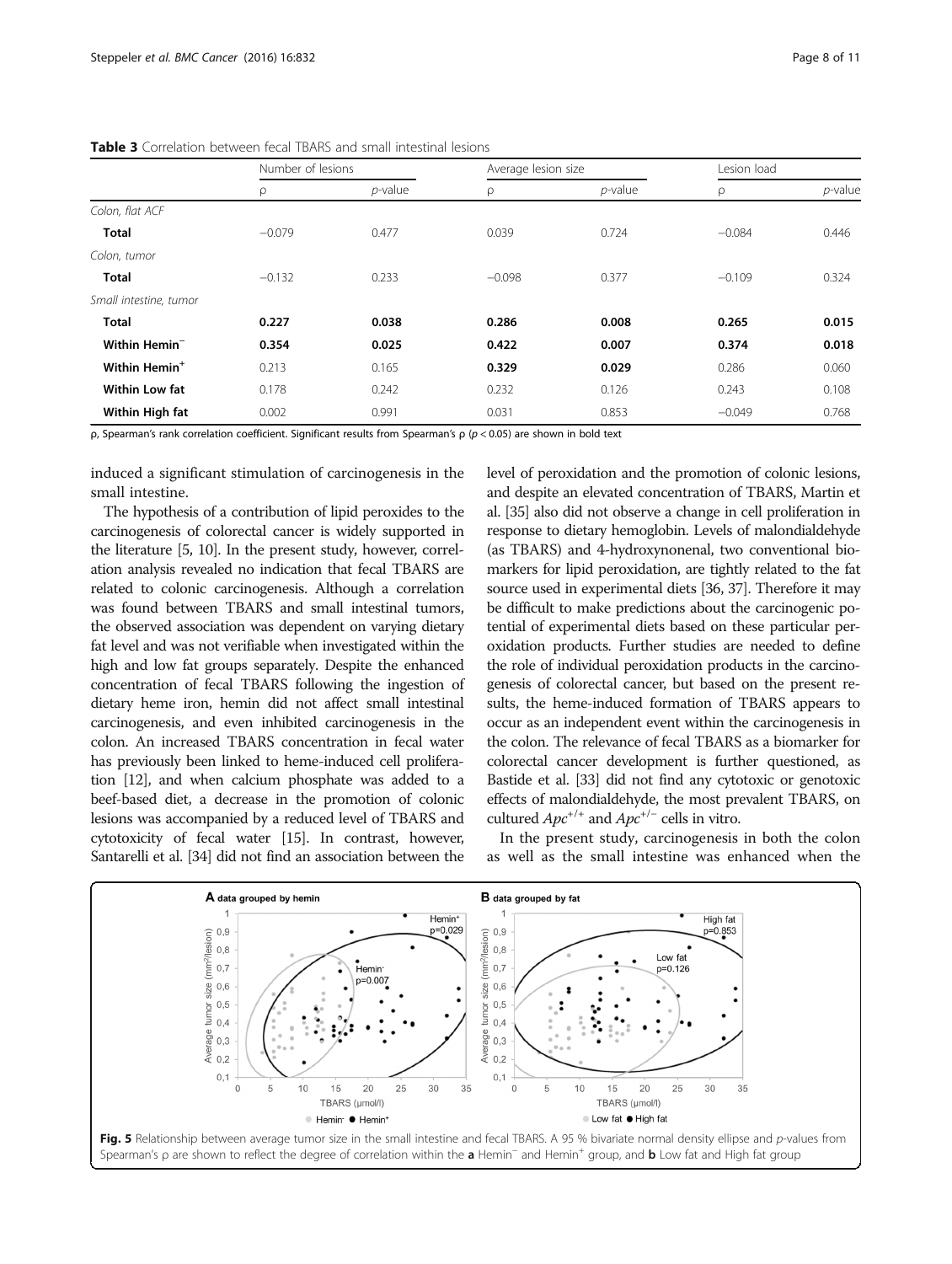<span id="page-8-0"></span>level of fat in the diet was increased. The fatty acid composition of the experimental diets was designed to reflect consumption of red meat, and beef tallow was used as the only fat source. Animal fat from red meat mainly consists of saturated fat, omega-6 polyunsaturated fatty acids (n-6 PUFAs) and cholesterol. Beside its susceptibly to oxidative processes, it is still under debate how fat level and fatty acid composition of the diet may affect CRC. High levels of fat have been shown to stimulate the secretion of bile acids, which can be harmful to the intestine after being metabolized by microbiota in the gut [[38, 39\]](#page-9-0). Additionally, n-6 PUFAs can modulate the immune response after being subjected to enzymatic conversion and being further metabolized into eicosanoids with mainly pro-inflammatory properties [[40\]](#page-9-0). Although a high dietary fat content is associated with increased tumor formation in various animal studies [[41](#page-9-0)–[45](#page-9-0)], the link is generally not supported by epidemiological evidence [\[46](#page-10-0), [47](#page-10-0)].

The percentage of dietary linoleic acid (C18:2, n-6) in the current study, as well as the estimated percentage of linoleic acid provided by soybean oil in our recent study [[26\]](#page-9-0) was below the concentration of the safflower oil based diets used by Pierre and colleagues [\[32](#page-9-0)], or the mixture of corn and palm oil commonly used by van der Meer and colleagues [\[48](#page-10-0)]. Hence, it cannot be excluded, that the formation of a CHF, as proposed by Ijssennagger et al. [[12\]](#page-9-0) is dependent on a critical level of n-6 fatty acids or specific PUFAs. However, in a long term study by Winter et al. [[49](#page-10-0)], dietary heme tended to decrease the incidence of colonic neoplasms in mice, despite a high level of linoleic acid, provided by sunflower oil  $(16.8 \text{ g}/100 \text{ g} \text{ diet}).$ 

Fecal water content and content of cations have previously been used as parameters for the colonic reabsorption capacity [[27\]](#page-9-0). Fecal cation content in rat feces was shown to increase in response to heme, and was linked to the degree of colonic epithelial damage [[27](#page-9-0), [50\]](#page-10-0). In the present study, however, increased fecal moisture in response to hemin was not associated with carcinogenesis, which may indicate that the colonic epithelium was not severely damaged. These contradicting findings may be the result of other underlying factors that have the ability to modulate fecal water content, such as the richness and composition of microbiota. For instance, the Bacteroidetes: Firmicutes ratio which was previously found to be increased by dietary heme [[51\]](#page-10-0), is positively correlated with stool consistency in humans [\[52](#page-10-0)].

We have tested the effects of dietary heme by exposing A/J Min/+ mice from 3 to week 11 of age, a period where the majority of flat ACF are formed spontaneously [\[25](#page-9-0)]. This window of exposure was also chosen based on the idea that young mice, in particular, may be highly susceptible to stimuli that may enhance colon carcinogenesis. This has

previously been demonstrated in young Min/+ mice treated with the colon carcinogen azoxymethane (AOM) [\[28](#page-9-0), [53](#page-10-0)]. Although dietary hemin appeared to be protective in mice at this early stage of life, we cannot rule out potential stimulatory effects of long time exposure. Long-term studies are required to investigate the effect of exposure during periods of tumor progression in old mice [\[25](#page-9-0)].

#### Conclusions

When testing the dietary heme hypothesis in the A/J Min/+ mouse model, we found that dietary hemin inhibited colonic carcinogenesis and enhanced fecal TBARS concentration independent of dietary fat level. Small intestinal carcinogenesis was not affected by hemin. High dietary fat stimulated intestinal tumor growth as well as increased TBARS concentration. Further research is needed to clarify the role of lipid peroxidation during intestinal carcinogenesis, and whether interactions between heme iron and other dietary compounds may be responsible for the link between red meat and CRC observed in epidemiological studies.

#### Additional files

[Additional file 1: Figure S1.](dx.doi.org/10.1186/s12885-016-2874-0) Representative examples of methylene blue-stained intestinal lesions. (PDF 156 kb)

[Additional file 2: Table S2.](dx.doi.org/10.1186/s12885-016-2874-0) Dataset. Number, average size and load of intestinal lesions, fecal TBARS and fecal water content, body weight and daily food intake. (XLS 86 kb)

[Additional file 3: Table S3.](dx.doi.org/10.1186/s12885-016-2874-0) Final body weight and daily food intake. (PDF 7 kb)

[Additional file 4: Table S4.](dx.doi.org/10.1186/s12885-016-2874-0) Correlation between fecal water content and intestinal lesions. (PDF 330 kb)

#### Abbreviations

AOM: Azoxymethane; APC: Adenomatous polyposis coli; CHF: Cytotoxic heme factor; CRC: Colorectal cancer; flat ACF: Flat aberrant crypt foci; IRQ: Interquartile range percentile; Min: Multiple intestinal neoplasia; n-6 PUFA: Omega-6 poly unsaturated fatty acids; NOCs: N-nitrosamines; TBARS: Thiobarbituric acid reactive substance

#### Acknowledgements

Not applicable.

#### Funding

The work is funded by The Research Council of Norway ([www.forskningsradet.no\)](http://www.forskningsradet.no). It is a part of the project "Identification of the healthiest beef meat" (RCN 2244794/E40). The funders had no role in study design, data collection, and analysis, decision to publish, or preparation of the manuscript.

#### Availability of data and materials

Images of representative examples of intestinal lesions are provided in Additional file 1: Figure S1. Raw data is provided in the Additional file 2: Figure S2. Data on final body weight and food intake is provided in Additional file 3: Table S3, and results from the correlation analysis between fecal water and intestinal lesions is provided in Additional file 4: Table S4.

#### Authors' contributions

Conceived and designed the experiments: CS MS JEP. Performed the experiments: CS MS. Analyzed the data: CS JEP. Wrote the article: CS. Critically reviewed the manuscript: MS JEP. All authors read and approved the final manuscript.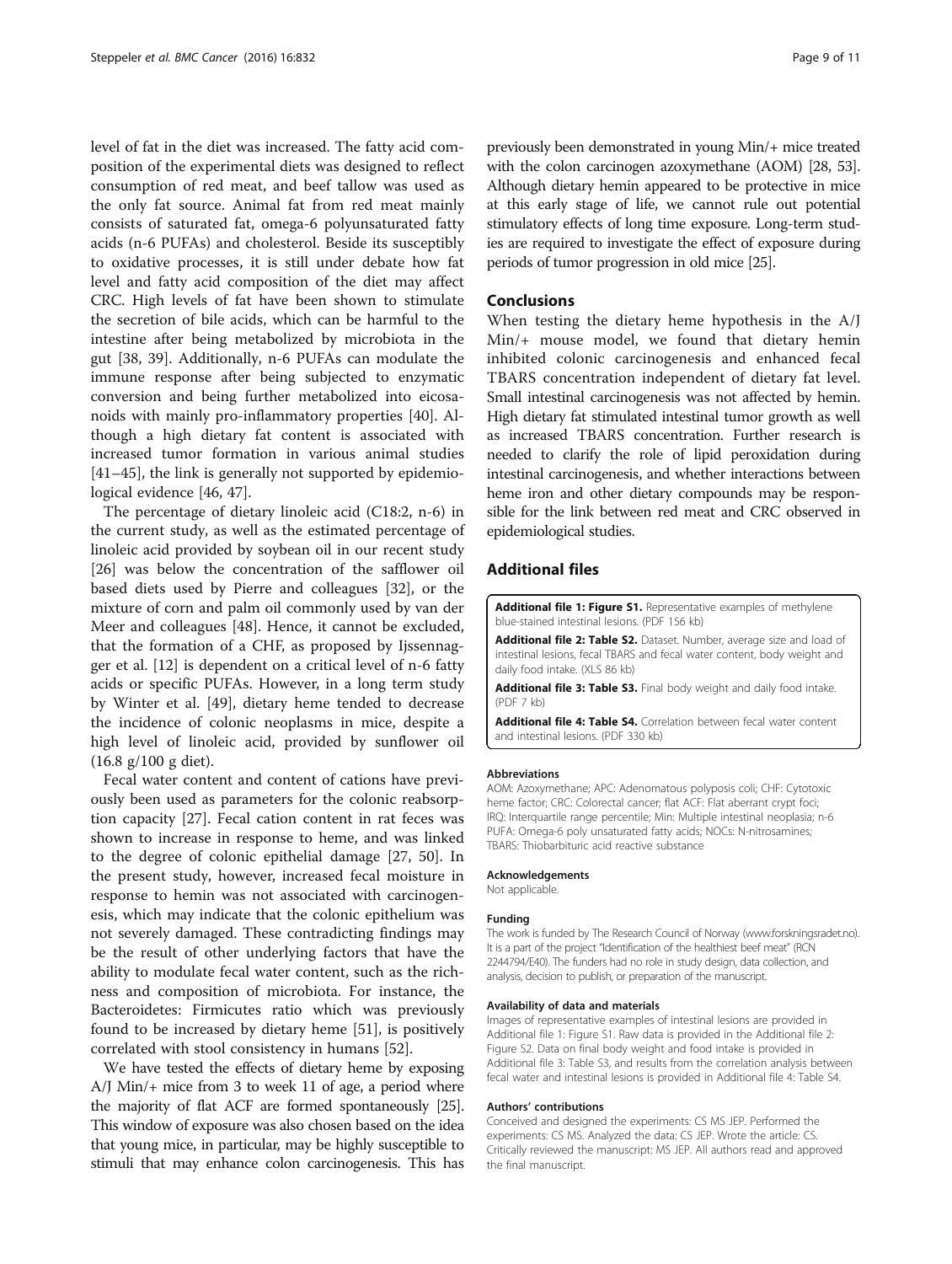#### <span id="page-9-0"></span>Authors' information

Not applicable.

#### Competing interests

The authors have declared that no competing interests exist.

#### Ethics approval

The experiment was approved by the Norwegian Animal Research Authority (application ID: 6704) and conducted in compliance with local and national regulations on animal experimentation.

#### Received: 25 May 2016 Accepted: 22 October 2016 Published online: 02 November 2016

#### References

- 1. GLOBOCAN 2012 v1.0, Cander Incidence and Mortality Worldwide: IARC CancerBase No. 11 [Internet] [ [http://globocan.iarc.fr/Default.aspx\]](http://globocan.iarc.fr/Default.aspx). Accessed 26 Feb 2016.
- 2. World Cancer Research Fund (WCRF)/American Institute for Cancer Research (AICR): Food, Nutrition, Physical Activity, and the Prevention of Cancer: A Global Perspective. Book. AICR: Washington, DC; 2007.
- 3. Bouvard V, Loomis D, Guyton KZ, Grosse Y, Ghissassi FEI, Benbrahim-Tallaa L, et al. Carcinogenicity of consumption of red and processed meat. Lancet Oncol. 2015;16:1599–600.
- 4. Oostindjer M, Alexander J, Amdam GV, Andersen G, Bryan NS, Chen D, et al. The role of red and processed meat in colorectal cancer development: a perspective. Meat Sci. 2014;97:583–96.
- 5. Demeyer D, Mertens B, De Smet S, Ulens M: Mechanisms Linking Colorectal Cancer to the Consumption of (Processed) Red Meat: A Review. Crit Rev Food Sci Nutr. 2016;56:2747–66.
- 6. Hammerling U, Laurila JB, Grafström R, Ilbäck N-G. Consumption of red/ processed meat and colorectal carcinoma: Possible mechanisms underlying the significant association. Crit Rev Food Sci Nutr. 2015;56:614–34.
- 7. Corpet DE. Red meat and colon cancer: should we become vegetarians, or can we make meat safer? Meat Sci. 2011;89:310–6.
- 8. Pierre FHF, Martin OCB, Santarelli RL, Taché S, Naud N, Guéraud F, et al. Calcium and α-tocopherol suppress cured-meat promotion of chemically induced colon carcinogenesis in rats and reduce associated biomarkers in human volunteers. Am J Clin Nutr. 2013;98:1255–62.
- 9. Santarelli R, Pierre F, Corpet D. Processed Meat and Colorectal Cancer: A Review of Epidemiologic and Experimental Evidence. Nutr Cancer. 2008;60: 131–44.
- 10. Bastide NM, Pierre FHF, Corpet DE. Heme iron from meat and risk of colorectal cancer: a meta-analysis and a review of the mechanisms involved. Cancer Prev Res (Phila). 2011;4:177–84.
- 11. Pierre F, Freeman A, Tache S, Van der Meer R, Corpet DE. Beef meat and blood sausage promote the formation of azoxymethane-induced mucindepleted foci and aberrant crypt foci in rat colons. J Nutr. 2004;134:2711–6.
- 12. Ijssennagger N, Rijnierse A, de Wit NJW, Boekschoten MV, Dekker J, Schonewille A, et al. Dietary heme induces acute oxidative stress, but delayed cytotoxicity and compensatory hyperproliferation in mouse colon. Carcinogenesis. 2013;34:1628–35.
- 13. Marnett LJ. Lipid peroxidation-DNA damage by malondialdehyde. Mutat Res Mol Mech Mutagen. 1999;424:83–95.
- 14. Pierre F, Tache S, Guéraud F, Rerole AL, Jourdan M-L, Petit C. Apc mutation induces resistance of colonic cells to lipoperoxide-triggered apoptosis induced by faecal water from haem-fed rats. Carcinogenesis. 2007;28:321–7.
- 15. Pierre F, Santarelli R, Taché S, Guéraud F, Corpet DE. Beef meat promotion of dimethylhydrazine-induced colorectal carcinogenesis biomarkers is suppressed by dietary calcium. Br J Nutr. 2008;99:1000–6.
- 16. Sesink ALA, Termont DSML, Kleibeuker JH, Van der Meer R. Red meat and colon cancer: The cytotoxic and hyperproliferative effects of dietary heme. Cancer Res. 1999;59:5704–9.
- 17. Schneikert J, Behrens J. Truncated APC is required for cell proliferation and DNA replication. Int J Cancer. 2006;119:74–9.
- 18. Morin PJ, Vogelstein B, Kinzler KW. Apoptosis and APC in colorectal tumorigenesis. Proc Natl Acad Sci. 1996;93:7950–4.
- 19. Sansom OJ, Reed KR, Hayes AJ, Ireland H, Brinkmann H, Newton IP, et al. Loss of Apc in vivo immediately perturbs Wnt signaling, differentiation, and migration. Genes Dev. 2004;18:1385–90.
- 20. Fearnhead NS. The ABC of APC. Hum Mol Genet. 2001;10:721–33.
- 21. Paulsen JE. Modulation by dietary factors in murine FAP models. Toxicol Lett. 2000;112–113:403–9.
- 22. van Es JH, Giles RH, Clevers HC. The many faces of the tumor suppressor gene APC. Exp Cell Res. 2001;264:126–34.
- 23. Su LK, Kinzler KW, Vogelstein B, Preisinger AC, Moser AR, Luongo C, et al. Multiple intestinal neoplasia caused by a mutation in the murine homolog of the APC gene. Science. 1992;256:668–70.
- 24. Fodde R, Smits R. Disease model: familial adenomatous polyposis. Trends Mol Med. 2001;7:369–73.
- 25. Sødring M, Gunnes G, Paulsen JE. Spontaneous initiation, promotion, and progression of colorectal cancer in the novel A/J Min/+ mouse. Int J Cancer. 2016;138:1936–46.
- 26. Sødring M, Oostindjer M, Egelandsdal B, Paulsen JE. Effects of hemin and nitrite on intestinal tumorigenesis in the A/J Min/+ mouse model. PLoS One. 2015;10:e0122880.
- 27. Sesink AL, Termont DS, Kleibeuker JH, Van Der Meer R. Red meat and colon cancer: dietary haem, but not fat, has cytotoxic and hyperproliferative effects on rat colonic epithelium. Carcinogenesis. 2000;21:1909–15.
- 28. Ølstørn HBA: The effect of acrylamide and glycidamide on intestinal carcinogenesis in mice. University of Oslo; 2009.
- 29. Dietrich WF, Lander ES, Smith JS, Moser AR, Gould KA, Luongo C, et al. Genetic identification of Mom-1, a major modifier locus affecting Mininduced intestinal neoplasia in the mouse. Cell. 1993;75:631–9.
- 30. Huncharek M, Muscat J, Kupelnick B. Colorectal cancer risk and dietary intake of calcium, vitamin D, and dairy products: a meta-analysis of 26,335 cases from 60 observational studies. Nutr Cancer. 2009;61:47–69.
- 31. Ohkawa H, Ohishi N, Yagi K. Assay for lipid peroxides in animal tissues by thiobarbituric acid reaction. Anal Biochem. 1979;95:351–8.
- Pierre F, Taché S, Petit CR, Van der Meer R, Corpet DE. Meat and cancer: haemoglobin and haemin in a low-calcium diet promote colorectal carcinogenesis at the aberrant crypt stage in rats. Carcinogenesis. 2003;24: 1683–90.
- 33. Bastide NM, Chenni F, Audebert M, Santarelli RL, Tache S, Naud N, et al. A central role for heme iron in colon carcinogenesis associated with red meat intake. Cancer Res. 2015;75:870–9.
- 34. Santarelli RL, Vendeuvre JL, Naud N, Taché S, Guéraud F, Viau M, et al. Meat processing and colon carcinogenesis: Cooked, nitrite-treated, and oxidized high-heme cured meat promotes mucin-depleted foci in rats. Cancer Prev Res. 2010;3:852–64.
- 35. Martin OCB, Lin C, Naud N, Tache S, Raymond-Letron I, Corpet DE, et al. Antibiotic suppression of intestinal microbiota reduces heme-induced lipoperoxidation associated with colon carcinogenesis in rats. Nutr Cancer. 2015;67:119–25.
- 36. Guéraud F, Taché S, Steghens J-P, Milkovic L, Borovic-Sunjic S, Zarkovic N, et al. Dietary polyunsaturated fatty acids and heme iron induce oxidative stress biomarkers and a cancer promoting environment in the colon of rats. Free Radic Biol Med. 2015;83:192–200.
- 37. Steppeler C, Haugen J-E, Rødbotten R, Kirkhus B. Formation of Malondialdehyde, 4-Hydroxynonenal, and 4-Hydroxyhexenal during In Vitro Digestion of Cooked Beef, Pork, Chicken and Salmon. J Agric Food Chem. 2015;64: 487–96.
- 38. Reddy BS. Diet and excretion of bile acids. Cancer Res. 1981;41(9 Pt 2):3766–8.
- 39. Nagengast FM, Grubben MJ, van Munster IP. Role of bile acids in colorectal carcinogenesis. Eur J Cancer. 1995;31A:1067–70.
- 40. Calder PC. Polyunsaturated fatty acids and inflammatory processes: New twists in an old tale. Biochimie. 2009;91:791–5.
- 41. Reddy BS. Novel approaches to the prevention of colon cancer by nutritional manipulation and chemoprevention. Cancer Epidemiol Biomarkers Prev. 2000;9(March):239–47.
- 42. Perse M, Injac R, Strukelj B, Cerar A. High fat mixed lipid diet modifies protective effects of exercise on 1,2 dimethylhydrazine induced colon cancer in rats. Technol Cancer Res Treat. 2012;11:289–99.
- 43. Risio M, Lipkin M, Newmark H, Yang K, Rossini FP, Steele VE, et al. Apoptosis, cell replication, and Western-style diet-induced tumorigenesis in mouse colon. Cancer Res. 1996;56:4910–6.
- 44. Rao C, Hirose Y, Indranie C, Reddy B: Modulation of experimental colon tumorigenesis by types and amounts of dietary fatty acids. Cancer Res 2001: 16;1927–33.
- 45. Sawa T, Akaike T, Kida K, Fukushima Y, Takagi K, Maeda H. Lipid peroxyl radicals from oxidized oils and heme-iron: implication of a high-fat diet in colon carcinogenesis. Cancer Epidemiol Biomarkers Prev. 1998;7:1007–12.